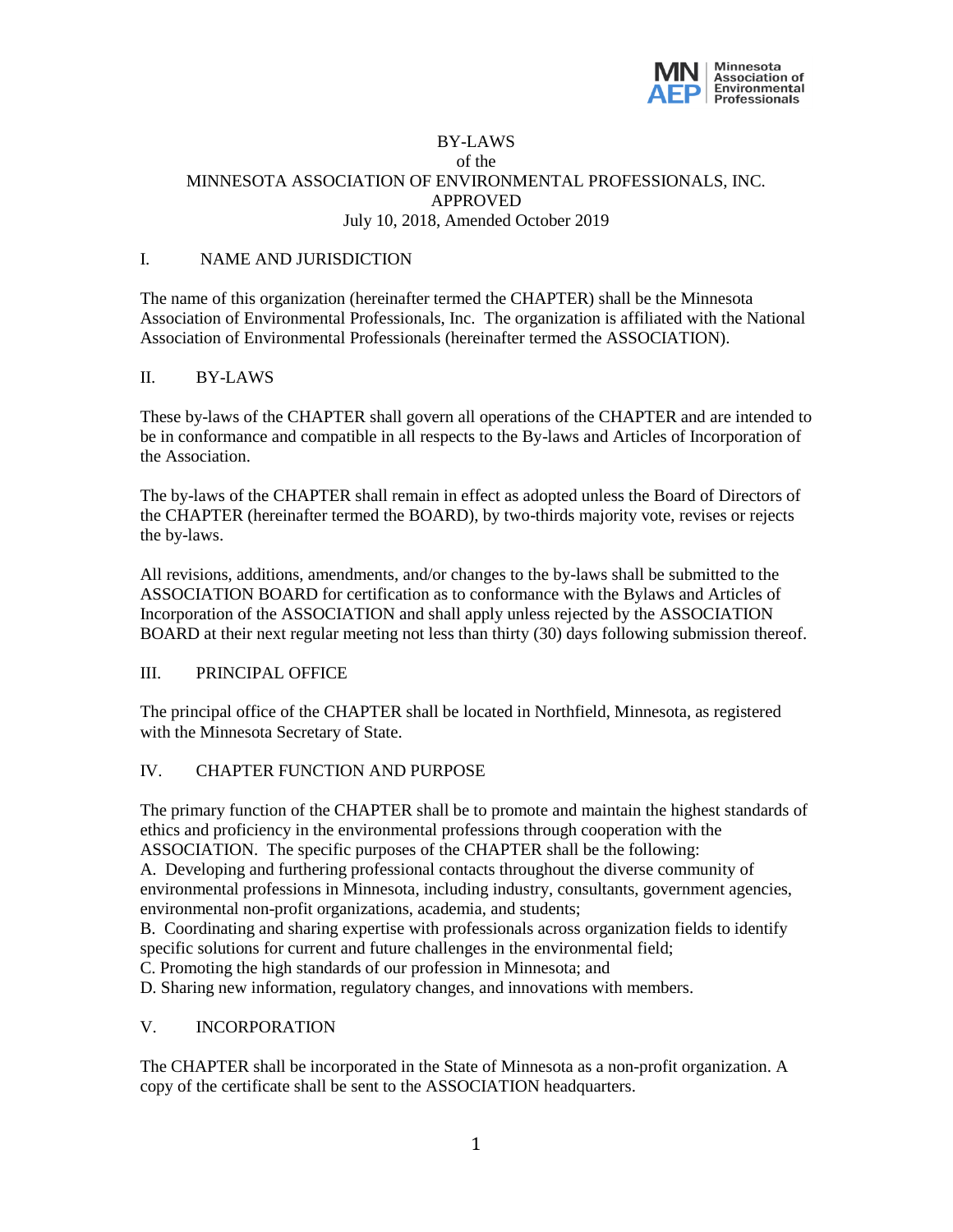

# VI. MEMBERSHIP

There shall be three categories of membership including General, Student, and Corporate/Group Membership.

A. General Membership: General members of the Chapter shall be general, associate, senior, or fellow members of CHAPTER. General members are eligible to vote in CHAPTER elections.

B. Student Membership: Persons enrolled as a full-time student and expecting to continue as a student for six months or more are eligible for Student Membership. Student members are eligible to vote in CHAPTER elections. Upon graduation, Student Members shall transfer to General Membership in the following calendar year.

C. Corporate/Group Membership: Corporations, organizations, or other groups who participate in or support the environmental profession and the CHAPTER are eligible for Corporate/Group Membership. Corporate/Group Members are entitled to five (5) General Memberships in the CHAPTER. These Members may vote in Chapter elections, and may hold CHAPTER elected office. These Members must be designated by the Corporation or Group for one calendar year.

## VII: DUES

The BOARD shall set annual fees for all membership categories. The CHAPTER may, by majority vote of those present and voting at any membership meeting for which a change in annual fee is advertised on the meeting agenda, change the annual fee. Nonpayment of the fee assessment within thirty (30) days of the first of January shall result in automatic termination of CHAPTER membership.

Student dues shall be 50% of the General Membership dues. Corporate or Group Memberships shall be 80% of the total of 5 individual General Membership dues.

# VIII: MEETINGS

A. Chapter Board: Meetings of the BOARD shall be held as necessary at a time and place determined by the BOARD. BOARD meetings may be held as needed as determined by the President of the CHAPTER or by majority vote of the BOARD. The BOARD meetings shall be open to Chapter members who wish to attend. A minimum of four (4) meetings shall be held each year, one in each calendar quarter, including the Annual Meeting of the BOARD.

B. Annual: An Annual meeting of the BOARD and CHAPTER shall be held for the purpose of electing the BOARD, and conducting such other business as may come before the members. The Annual meeting shall be held in October to allow for transition of BOARD members beginning the following January.

C. Regular: Regular meetings of the CHAPTER shall be held for transaction of all business necessary and incidental to the orderly performance of the CHAPTER functions on a continuing basis at a time and place determined by a majority vote of the BOARD.

D. Emergency: Emergency meetings of the CHAPTER shall be called by majority vote of the BOARD. Written notice of such emergency meetings shall be given no later than the third (3rd) day preceding such meeting and shall be sent to all current members of the CHAPTER. Such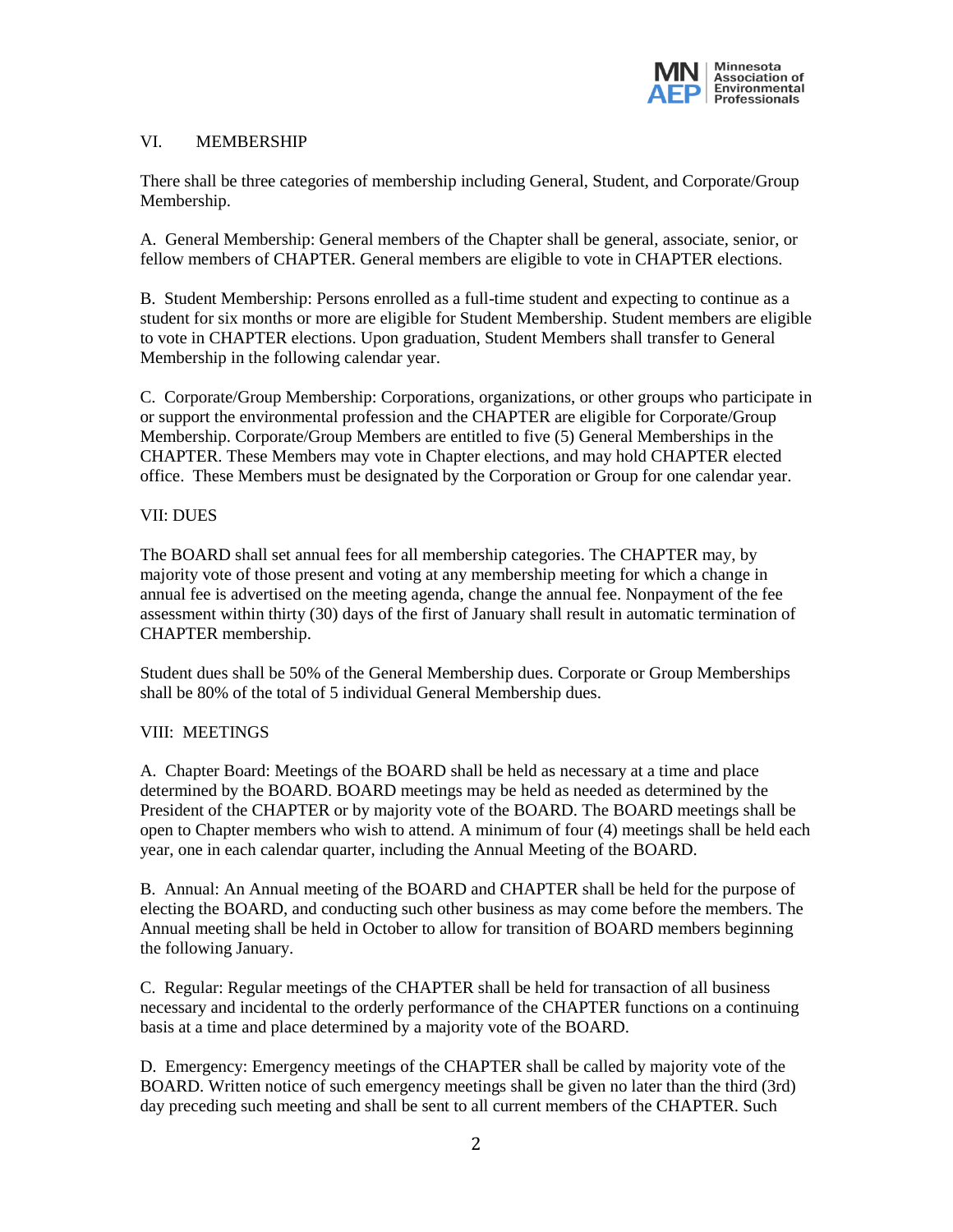

notice shall set forth the date, time, place, and purpose of such meeting. No matters other than those stated in the notice shall be acted or voted on by membership present at such meeting.

E. Procedure: Robert's Rules of Order shall apply in all meetings.

F. Quorum: At any meeting of the CHAPTER, a majority of the voting BOARD or thirty percent (30%) of the voting membership shall constitute a quorum. At any meeting of the BOARD, a majority of the voting BOARD shall constitute a quorum. A quorum may be achieved through proxy designation.

G. Voting: All due-paying members of the CHAPTER are eligible to vote. Actions requiring a vote of the CHAPTER membership shall require the presence of a quorum and shall be approved by a simple majority of those present and voting at such meetings or by a signed absentee ballot emailed at least one day prior to meeting at which a vote is to be recorded. Proxy Designation: The voting right of a Director may be assigned to another voting Director by written proxy, which shall be effective during the time specified unless revoked. The total number of proxies that may be assigned to any one Director is two (2).

H. Minutes & Recording: A full and complete record of all business transacted at Board, Annual, and Emergency meetings of the CHAPTER shall be maintained in an orderly electronic format and shall be certified as to accuracy by the current duly elected Secretary and President of the CHAPTER, and shall be maintained in a place accessible to the membership upon reasonable request. Minutes of the meetings shall be approved by a majority vote of those present and voting at the next Regular meeting of the CHAPTER. Full copies of the minutes and records, or portions thereof, shall be furnished to individual members upon request by the member or members requesting such copies.

### IX. BOARD OF DIRECTORS

The business affairs of the CHAPTER shall be managed by the BOARD. The number of BOARD members shall be nine. One BOARD member shall be appointed by the BOARD to represent the CHAPTER on the ASSOCIATION BOARD.

### A. Officers and Directors

The BOARD is made up of Officers and Directors. The Officers shall be President, Vice President, Treasurer, and Secretary. The Directors shall be Program Director, Communications and Media Director, Director of Student Relations, and two (2) Directors At Large. Each shall be elected by the eligible voting CHAPTER membership at the Annual meeting. Officers and Directors shall be members of the CHAPTER in good standing. The Officers and Directors of the CHAPTER shall have the following duties:

1. President: The President of the CHAPTER shall have responsibility for the general supervision and operation of the CHAPTER and shall preside at meetings of the CHAPTER membership and the BOARD. The President or their duly appointed representative shall serve as a representative of the CHAPTER (hereafter termed CHAPTER REPRESENTATIVE) to the ASSOCIATION BOARD. The CHAPTER REPRESENTATIVE shall be a General member of the CHAPTER in good standing. The duties and responsibilities of the CHAPTER REPRESENTATIVE are governed by the Bylaws of the ASSOCIATION.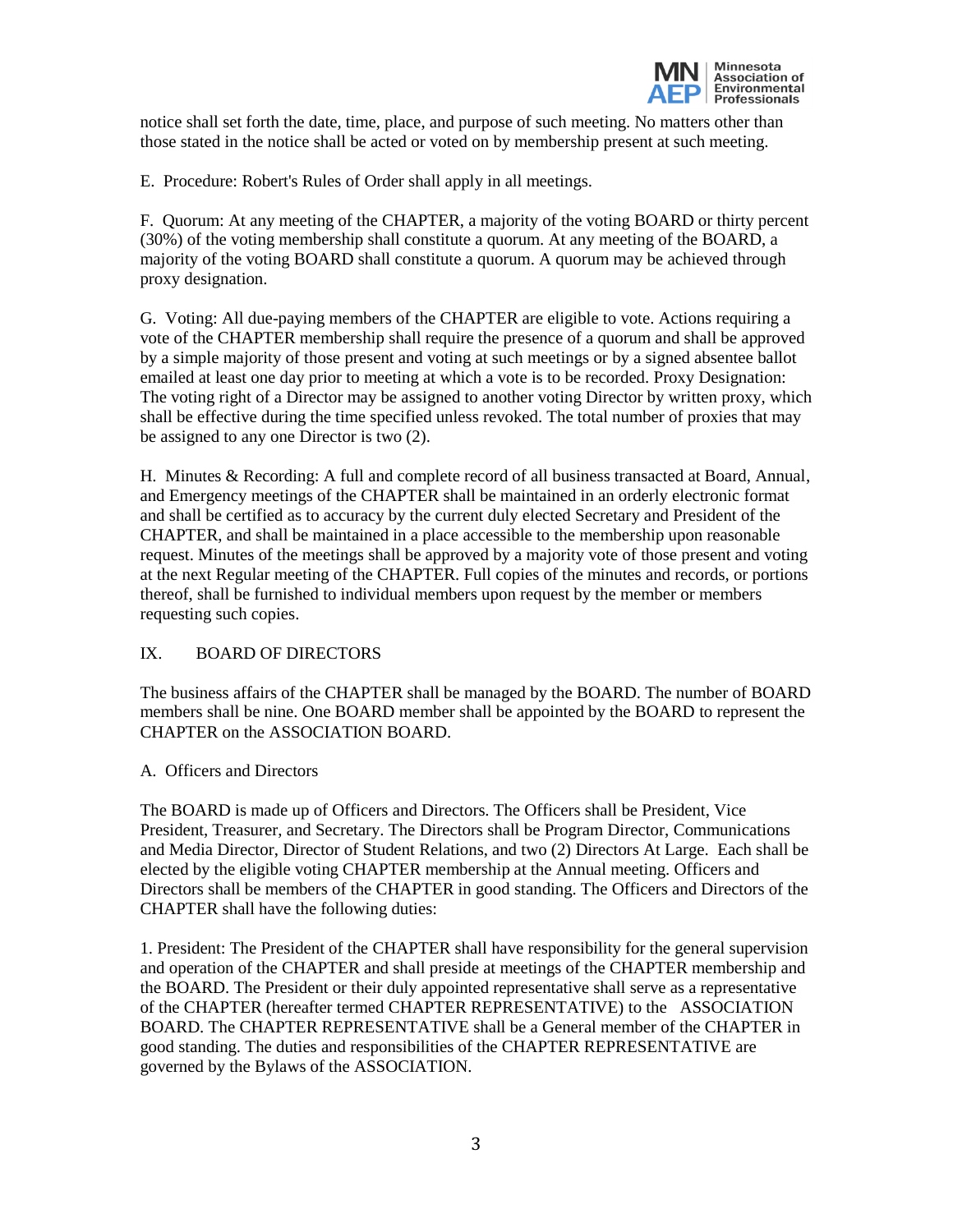

2. Vice President: The Vice President of the CHAPTER shall assume the title, duties, and responsibilities of the President in the event of resignation, disqualification, or removal of the President. The Vice President shall preside at meetings of the CHAPTER and of the BOARD during the absence of the President. The Vice President shall be responsible for overseeing standing committees.

3. Secretary: The Secretary of the CHAPTER shall keep and maintain a full and complete set of minutes and records of the business of the CHAPTER, with the exception of the preparation of accounting records and budgets, which shall be prepared and maintained by the Treasurer of the CHAPTER. The Secretary shall be responsible for tracking current annual membership roster and dues. The Secretary shall preside at meetings of the CHAPTER and BOARD during the absence of the President and Vice President.

4. Treasurer: The Treasurer of the CHAPTER shall keep and maintain a full and complete set of financial and tax records of the CHAPTER; receive, deposit and disburse CHAPTER funds; keep and maintain financial records; and prepare all budgets and financial reports for action by the CHAPTER and the BOARD. Financial records shall be available for inspection upon request of any Director. The Treasurer shall coordinate closely with the Secretary to track payment of dues and CHAPTER membership. The Treasurer shall preside at meetings of the CHAPTER and BOARD during the absence of the President, Vice President, and Secretary.

5. Program Director: The Program Director shall be responsible for program arrangements at all member meetings of the CHAPTER. The Program Director, with the assistance of the Past Program Director and the Board, shall develop a twelve-month program running from March to February with a minimum of one event per month. The Program Director shall oversee the Program Committee, if such a committee is formed.

6. Communications and Media Director: The Communications and Media Director shall be responsible for the managing and updating the CHAPTER website and social media sites, maintaining a current CHAPTER email group, and distributing information regarding the CHAPTER and CHAPTER meetings to the membership and other interested parties. The Communications and Media Director shall oversee the Communications and Media Committee, if such a committee is formed.

7. Director of Student Relations: The Director of Student Relations shall be a student or recent graduate (within three years) member of the CHAPTER. The Director of Student Relations shall work with the other Officers and Directors to target students, student groups, and academic institutions for collaboration and increased student membership in in the CHAPTER. The Director of Student Relations shall oversee the Student Relations Committee, if such a committee is formed.

8. Director-At-Large: The Director-At-Large shall assist other Directors in their duties.

B. Election: Nominations for Officers and Directors shall be presented to a nomination committee consisting of three (3) CHAPTER members appointed by the BOARD. This committee shall solicit and accept nominations from CHAPTER members in good standing. Candidates shall identify the position(s) they are seeking. The committee shall present all candidates to the CHAPTER for vote during the Annual meeting.

Subsequent Officers and Directors shall be elected by a simple majority as determined by secret ballots cast by members present at the Annual meeting, or by a signed absentee ballot emailed at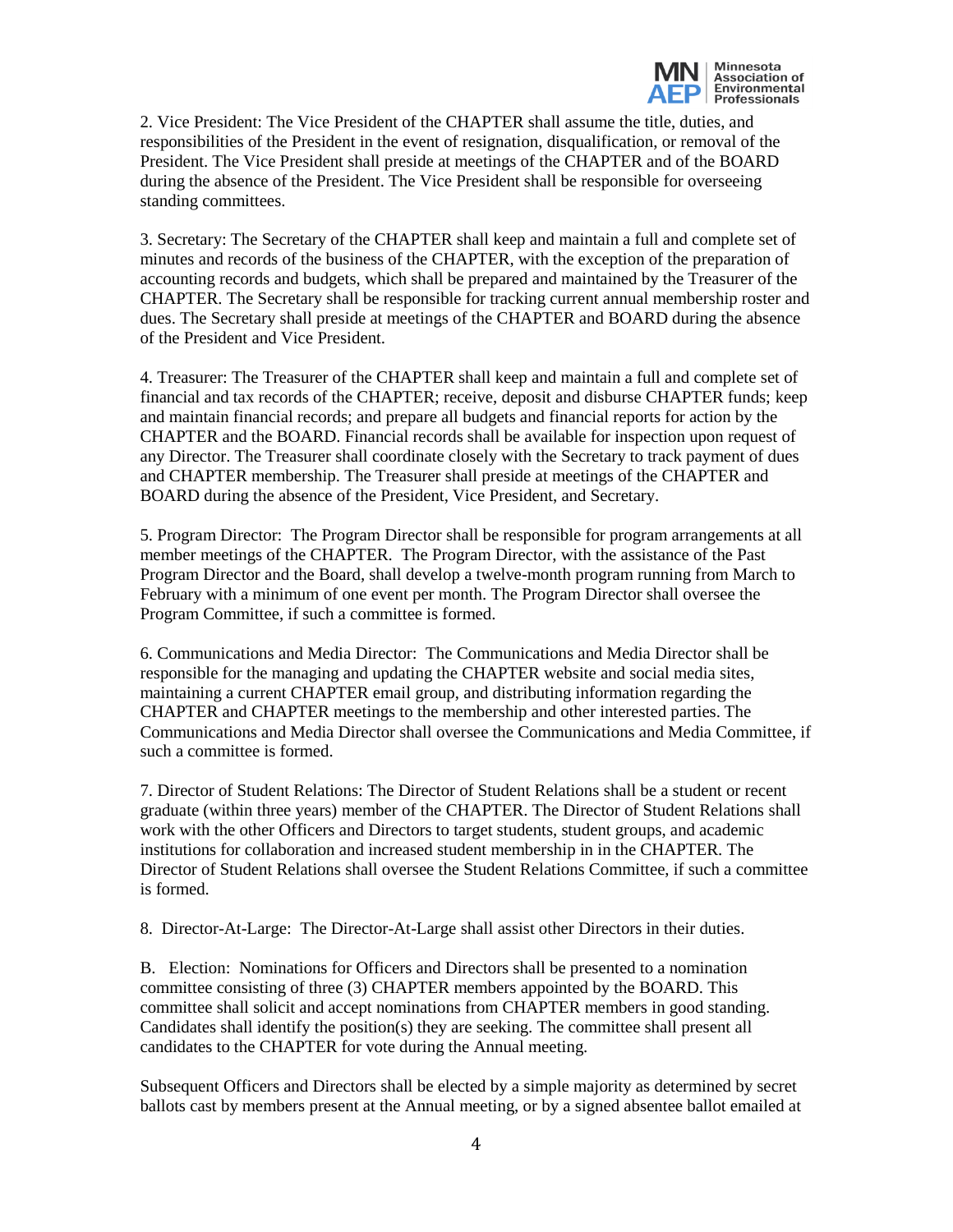

least one (1) day prior to election. The installation of Officers and Directors so elected for the succeeding year shall be accomplished at the first Regular Meeting in January.

The term of office for Officers shall be two (2) years. The Officers newly elected to the BOARD shall begin their term on the first of January following their election. Newly elected Officers shall participate in the Board meetings in November and December preceding their term to allow for a smooth transition.

Term of office for Directors shall be one (1) year. The Directors newly elected to the BOARD shall begin their term on the first of January following their election. Newly elected Directors shall participate in the Board meetings in November and December preceding their term to allow for a smooth transition.

C. Vacancies: A vacancy in the BOARD may occur due to resignation, removal, disqualification, or other means. Should the office of President be vacant, the Vice President shall become President automatically and shall serve in such office for the remainder of the term. Should any other office of the CHAPTER be vacant, the BOARD may elect to fill the position by the Director-At-Large of the BOARD. Other vacancies may be appointed by a majority vote of the remaining Officers and Directors. At least fifteen (15) days prior to voting on the appointment, the BOARD shall notify the Chapter membership of the vacancy and solicit volunteer nominations.

D. Removal: Officers and Directors are required to attend meetings of the BOARD and CHAPTER. An Officer or Director who misses three (3) successive meetings may have his/her position on the BOARD brought to a vote for possible removal at the next scheduled BOARD meeting. Removal shall require unanimous vote by the remaining BOARD.

E. Past President: The outgoing President shall play an advisory (non-voting) role to the BOARD for a period not to exceed one (1) year after the President's term has expired. This position shall not be filled and remain vacant if circumstances preclude the out-going President from being able to fill this position. The Past President shall be a CHAPTER member in good standing.

F. Past Program Director: The outgoing Program Director shall play an advisory (non-voting) role to the BOARD for a period not to exceed one (1) year after the Program Director's term has expired. This position shall not be filled and remain vacant if circumstances preclude the outgoing Director from being able to fill this position. The Past Program Director shall be a CHAPTER member in good standing.

G. Compensation: The Directors shall not receive any stated salaries for their services, but by resolution of the BOARD, an Officer or Director may be entitled to reimbursement of expenses incurred in that capacity. Nothing herein contained shall preclude any Officer or Director from serving the CHAPTER in any other capacity and receiving compensation for such services.

H. Term Limits: No Officer can be elected to their specific office for greater than two (2) consecutive terms. However, this does not limit Officers from seeking other positions on the Board. Officers can run for the original office once a two (2) year period has expired.

### X. STANDING COMMITTEES

Standing committees shall be designated as deemed appropriate by the BOARD. The Chair of each standing committee shall be a Director or CHAPTER member in good standing and shall be appointed by the President or BOARD to serve for a term that shall end on December 31st of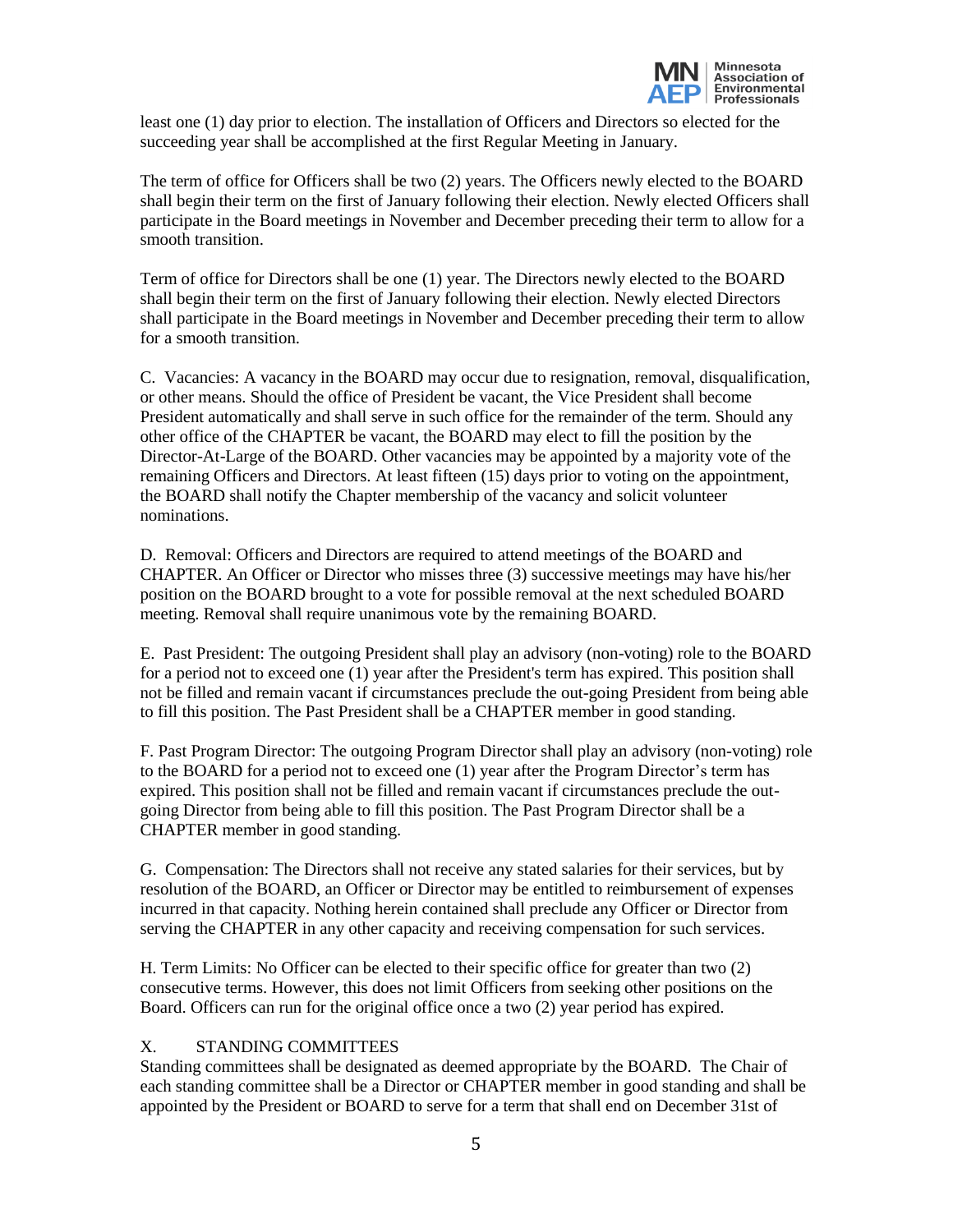

each year. Chairs may be re-appointed for additional years. Standing Committees shall meet according to a schedule and location that is necessary and considered appropriate by the Chair.

# XI. FINANCES

A. Local Control: The CHAPTER shall have full and complete control over all funds received by the CHAPTER from all sources, including allocations to the CHAPTER, which may be made by ASSOCIATION. Any financial obligation in excess of the then liquid assets of the CHAPTER shall be put to a majority vote of the membership.

B. ASSOCIATION: The CHAPTER shall not be liable in any manner for ASSOCIATION debts or obligations. Conversely, the ASSOCIATION shall not be liable in any manner for CHAPTER debts or obligations.

C. Procedures: All fiscal policies and procedures of the CHAPTER shall be in conformance with the ASSOCIATION fiscal policies and procedures.

D. Disbursements: All checks drawn on CHAPTER bank accounts shall be signed by either the President or the Treasurer.

E. Tax Statements: Any applicable tax statements shall be prepared and filed by the Treasurer, and a copy of these forms sent to the ASSOCIATION.

F. Reporting: The Treasurer shall prepare a Financial Report and present it to the BOARD on at least a quarterly basis. The report will provide account balances and a summary of the deposit and withdrawal transactions that have taken place over the reporting period.

### XII. EXPULSIONS AND DISCIPLINARY ACTIONS

A member, including Officers and Directors may be expelled or subjected to other disciplinary action for cause such as a violation of any of the provisions of the CHAPTER By-laws or the ASSOCIATION Code of Ethics, or for conduct, which in the opinion of BOARD is improper and prejudicial to the best interest of the CHAPTER.

The BOARD shall consider proceedings toward the expulsion or other discipline of any member: (a) upon the recommendation of the National Committee on Standards and Procedures; or (b) upon the written request of twenty-five percent (25%) of the CHAPTER members. Prior to its consideration of any such case, the BOARD shall determine whether the charges, if proven, are sufficient to require discipline or expulsion, and if so, shall advise the member, in writing, of the charges, shall notify the member of the time and place of a meeting of the BOARD at which the case is to be considered, and shall invite the member to present, at such time, a defense either in person or in writing. Evidence supporting the charges shall be presented to the BOARD at the meeting, and the member charged shall have a full opportunity to reply and present evidence in rebuttal of the charges.

After consideration of all evidence presented at the meeting of the BOARD at which the case is considered, the BOARD shall determine, by secret ballot, if the charges against a member of the CHAPTER have been sustained or proven. If the charges against a member are sustained or proven by a majority vote, the BOARD, may: (1) by unanimous vote recommend expulsion or (2) by majority vote direct the suspension and/or disciplinary action.